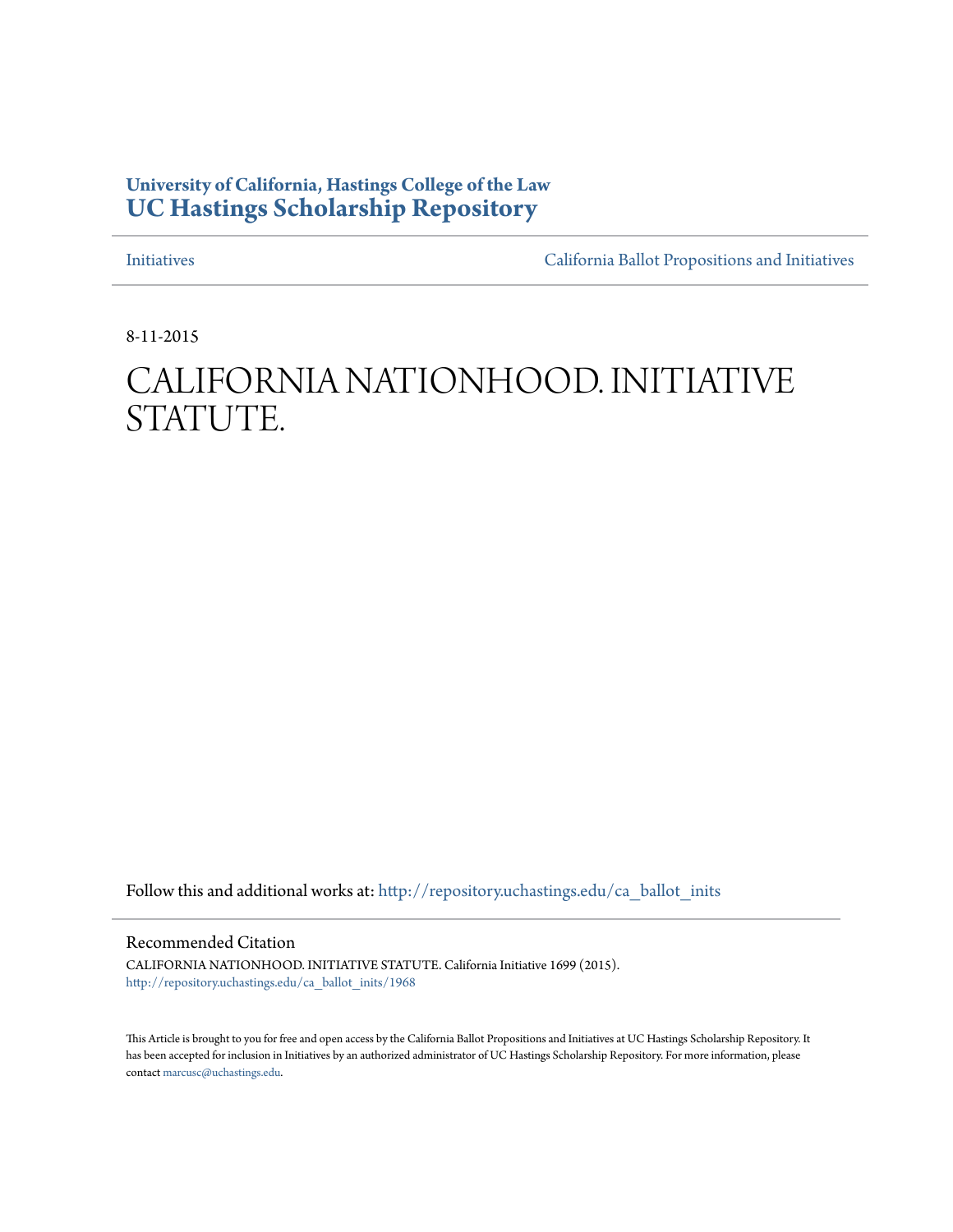**15-0037** 

Ms. Ashley Johansson Initiative Coordinator Office of the Attorney General 1300 I Street, Sacramento, California, 95814-2919

REVEIVED **JUL 0 9 2015** 

INITIATIVE COORDINATOR **ATTORNEY GENERAL'S OFFICE** 

Re: request for title and summary for proposed initiative

Pursuant to Article II, Section 10(d) of the California Constitution, this letter respectfully requests, on the 165<sup>th</sup> anniversary of the American military annexation of California, that the Attorney General prepare a circulating title and summary ofthe enclosed proposed state-wide initiative: "2020 California Referendum", which adds Division 22 to the Elections Code.

Also enclosed are the required signed statements pursuant to California Elections Code 9001 and 9608, and a money order in the amount of \$200.

Please direct all inquiries and correspondence regarding this proposed initiative to: Louis J Marinelli, President, Sovereign California UMarinelli@sovereignca.org Sovereign California (FPPC ID: 1373550) P.O. Box 121165 San Diego, California, 92112-1165

Thank you for your time and attention to this matter.

Sincerely,

Signature of Proponent

*Loui* J .:1. *fYlo..r;* o~lk'

Printed Name

 $\bigcup \mathcal{O}$   $\bigcap$ 

Date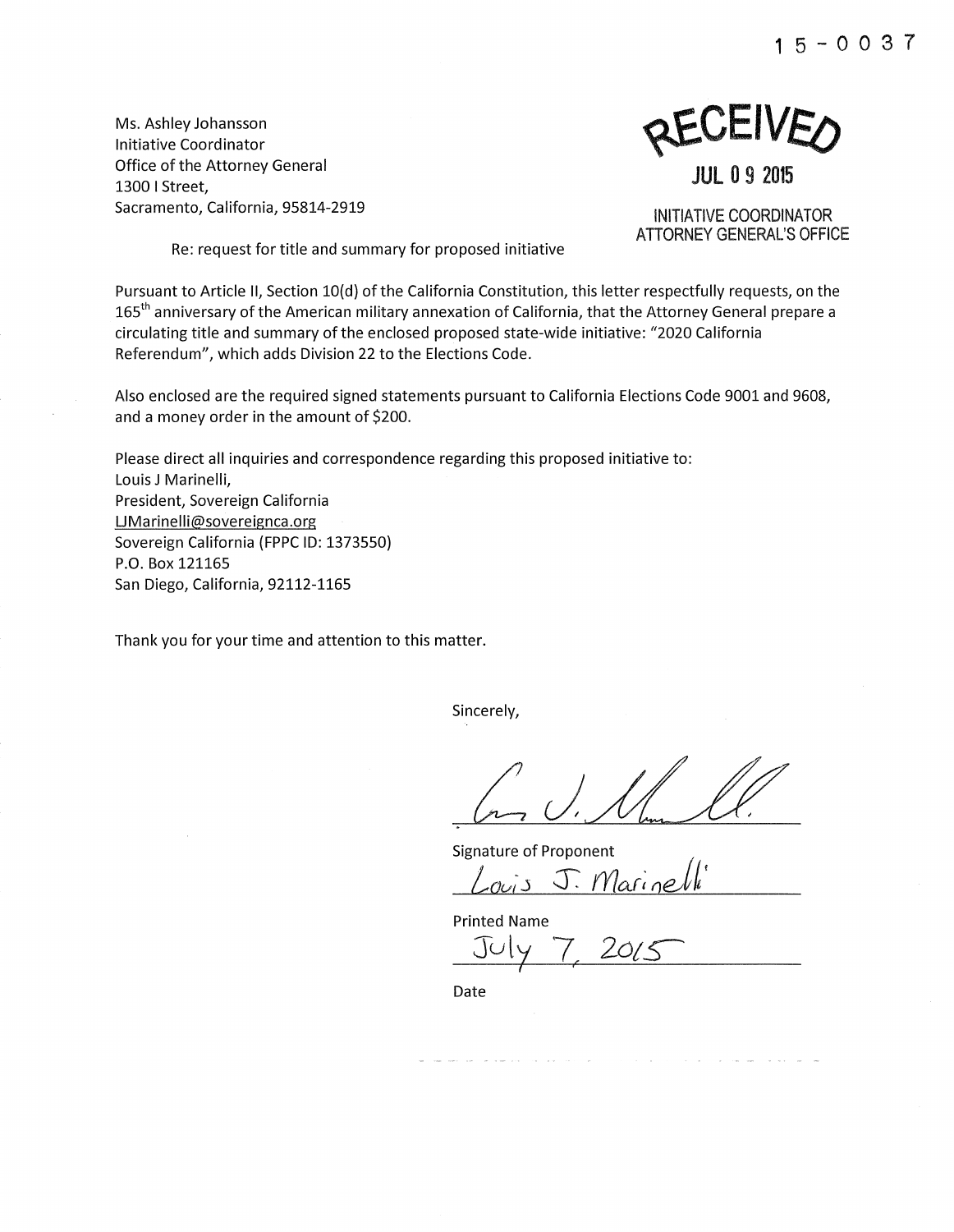## ELECTIONS CODE - ELEC DIVISION 22. THE CALIFORNIA NATIONHOOD REFERENDUM

## CHAPTER 1. FINDINGS AND DECLARATIONS

## 100. American Annexation of California is Comparable to American Annexation of Hawaii

(a) *Whereas*, on the issue of the American annexation of Hawaii following an American-supported overthrow of the Kingdom of Hawaii, President Cleveland concluded that a "substantial wrong has thus been done which a due regard for our national character as well as the rights of the injured people requires we should endeavor to repair" and called for the restoration of the Hawaiian monarchy;

(b) *Therefore*, on the issue of the American annexation of California, a substantial wrong was committed which a due regard for the national character of the United States as well as the rights of Californians requires the United States to endeavor *to* repair by calling for the restoration of the California Republic.

## 101. Hawaiians and Californians Alike Never Held a Referendum on Statehood

(a) *Whereas,* the indigenous Hawaiian people never directly relinquished their claims to their inherent sovereignty as a people or over their national lands to the United States, either through their monarchy or through a plebiscite or referendum;

(b) *Therefore,* considering that the Californian people never directly relinquished their claims to their inherent sovereignty as a people or over their national lands to the United States, either through their government or through a plebiscite or referendum, the people of California must have the right to finally hold a referendum on statehood.

## 102. The United States Government Has Apologized to Hawaii

(a) *Whereas,* the Government of the United States has officially and formally apologized to the people of Hawaii for the illegal overthrow of the Kingdom of Hawaii;

(b) *Similarly*, the Government of the United States has yet to officially and formally apologize to the people of California for the illegal annexation of the California Republic;

## 103. The United States Government Has Acknowledged the Illegality of their Annexation of Hawaii

(a) *Whereas*, the Government of the United States has officially and formally acknowledged the historical significance of the illegal overthrow of the Kingdom of Hawaii which resulted in the suppression of the inherent sovereignty of the Native Hawaiian people;

(b) *Similarly*, the Government of the United States has yet to officially and formally acknowledge the historical significance of the illegal annexation of the California Republic which resulted in the suppression of the inherent sovereignty of the people of California;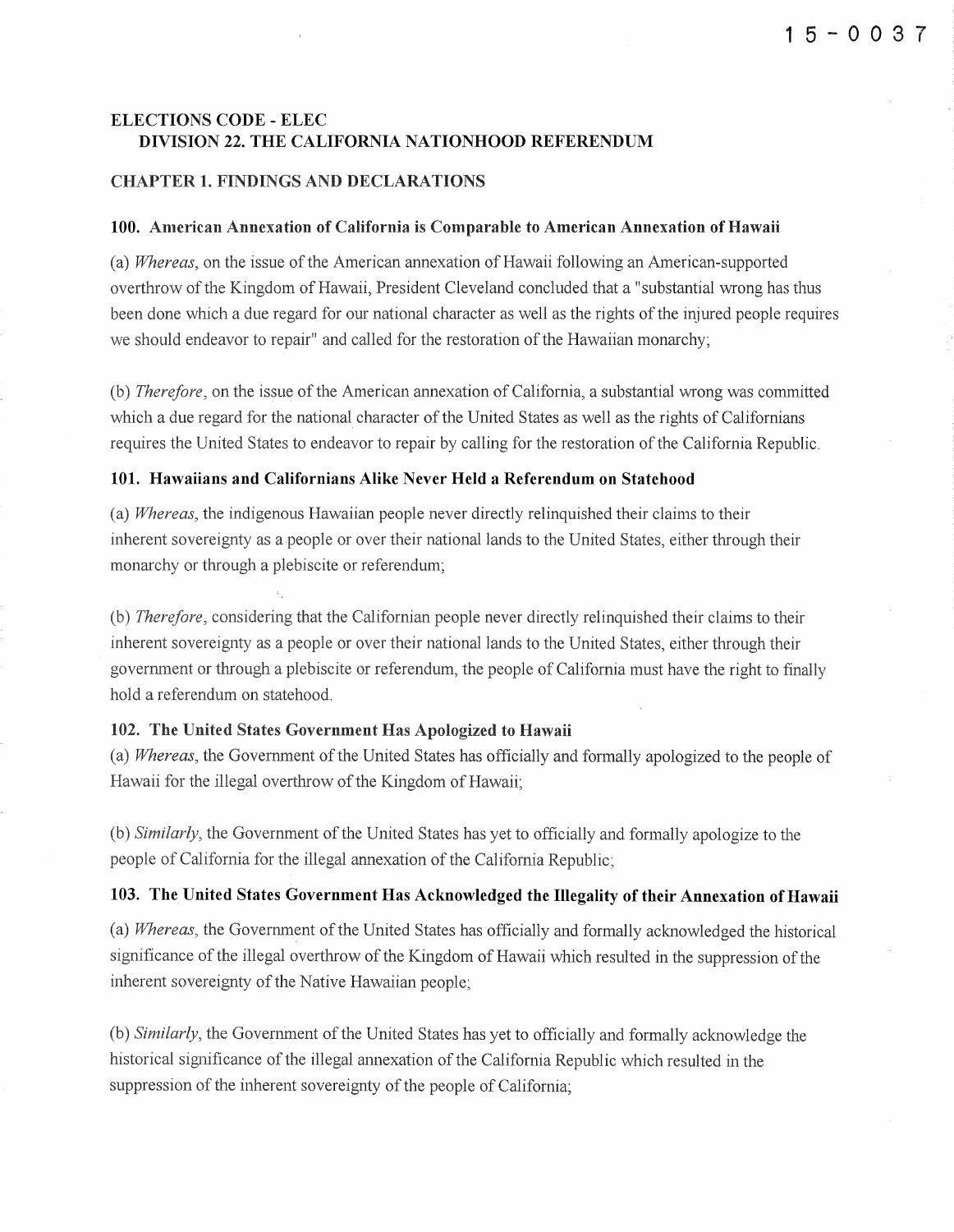## 104. The United States Militarily Annexed California and No Statehood Referendum Was Held

(a) *Whereas,* California was compelled to join the United States as a result of military annexation and that every state in the United States except California and Hawaii requested admission into the Union as a state, held a referendum on the matter, or otherwise joined voluntarily;

(b) *Therefore,* California has the right to hold a referendum on statehood, nationhood, and independence.

## 105. People May Not be Compelled to Belong to an Association, Such as a Particular Government

(a) *Whereas,* Aristotle wrote, "the state is an association and is the highest form ofhuman association."

(b) *Whereas,* modern political philosopher Robert Morrison Maciver echoed this interpretation, writing that the state is "an association";

(c) *Whereas,* Article 20, Clause 2 ofthe Universal Declaration of Human Rights adopted by the United Nations states, "No one may be compelled to belong to an association."

## 106. United States Has Historically Recognized Nations to Advance Geopolitical Goals

(a) *Whereas,* the United States recognized Kosovo independence in 2008 after a unilateral declaration of independence by the Kosovar people;

(b) *Whereas*, the Head of the American delegation to the International Court of Justice in The Hague, said in 2009 on behalf of the United States government, "For as a general matter, international law does not regulate declarations of independence, nor is there anything about Kosovo's particular Declaration that would render it not in accordance with international law. Standing alone, a declaration neither constitutes nor establishes political independence; it announces a political reality or aspiration that must then be achieved by other means. Declaring independence is fundamentally an act of popular will  $-$  a political act, made by a body politic, which other States then decide whether to recognize or not."

(c) *Whereas*, it is the further the position of the United States Government, as expressed by the Head of the American delegation to the International Court of Justice in The Hague in 2009 that "[A]n important measure of human liberty is the freedom of a people to conduct their own affairs."

## CHAPTER 2. ESTABLISHED REFERENDUM DATE

#### 200.

Pursuant to Section 1000 of Division 1 of the Elections Code, there shall be a nationhood referendum on the on the first Tuesday after the first Monday in November beginning November of2020, and every four years thereafter in accordance with the United States presidential election cycle.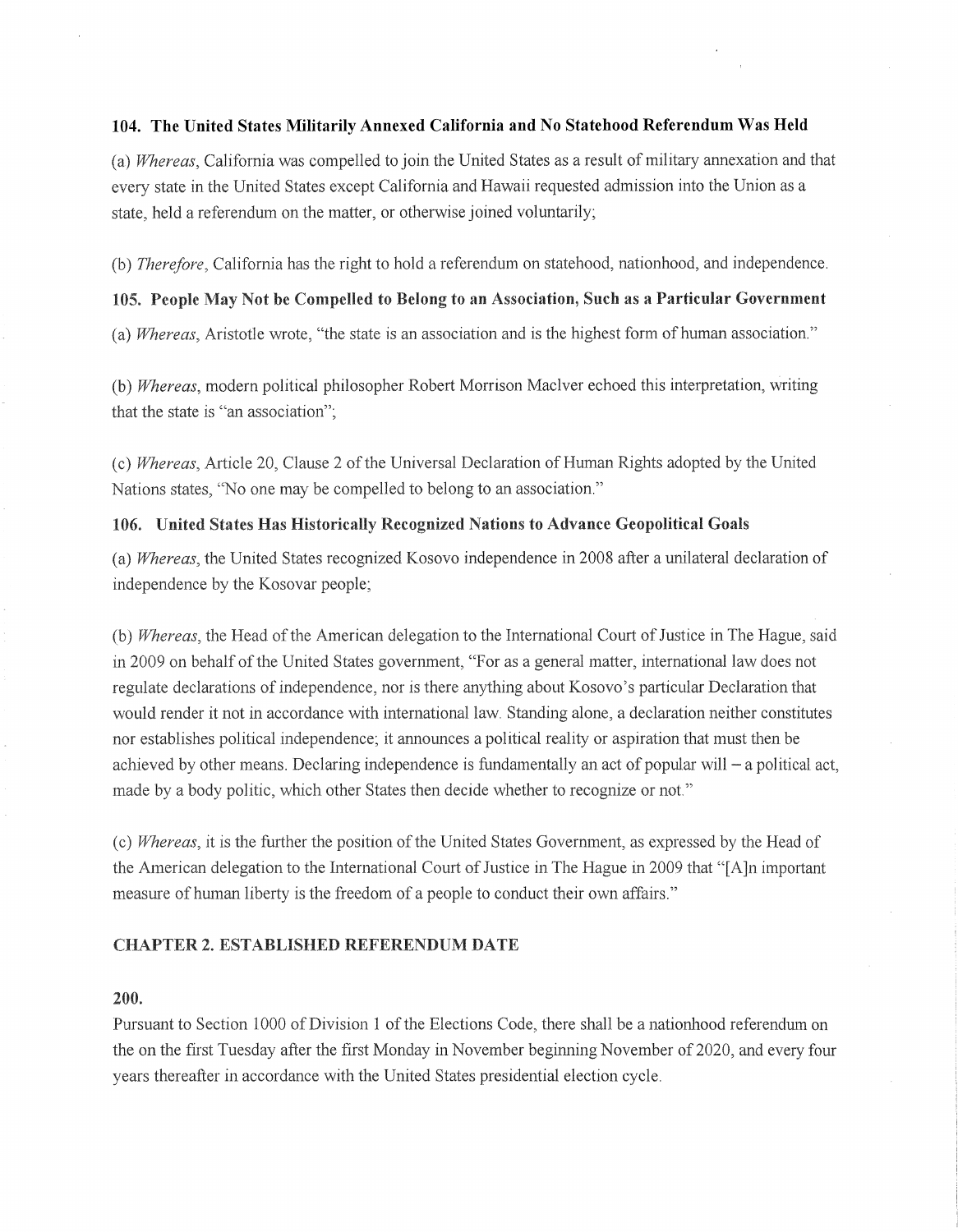## CHAPTER 3. REFERENDUM TEXT

#### 300.

Pursuant to Section 100 of Division 22 of the Elections Code, the Secretary of State shall place the following nationhood referendum on the ballot every four years beginning in the year 2020:

**"Do you agree that California should acquire the exclusive power to make its laws, levy its taxes and establish its own relations abroad- in other words, sovereignty- and at the same time to maintain with United States an economic, political, and military partnership?"** 

## 301.

Pursuant to Section 200 of Division 22 of the Elections Code, the nationhood referendum shall include the possible answers "Yes" to indicate agreement with the question, and "No" to indicate disagreement.

## **CHAPTER 4. REFERENDUM RESULTS**

#### 400.

Pursuant to Chapter 2 of Division 22 of the Elections Code, if a majority of the voters approve the nationhood referendum, the Government of California shall present a formal offer to the United States for a new economic, political and military partnership that redefines California as a "distinct society"  $-$  a nation within the United States.

## 400.5.

The formal offer pursuant to Section 300 of Chapter 3 of Division 22 the Elections Code must include a non-negotiable clause demanding federal recognition of California as a nation and a "distinct society".

#### 401.

to Chapter 2 of Division 22 of the Elections Code, if a majority of the voters do not approve the to Chapter 1 of Division 22 of the Elections Code. nation hood referendum, the Secretary of State shall place the referendum on the subsequent ballot

#### 402.

Pursuant to Section 300 of Chapter 3 of Division 22 of the Elections Code, any formal offer accepted by United States shall not take effect until approved by the voters in the subsequent general election.

#### 402.5

The Secretary of State shall have the authority and responsibility to formulate the appropriate text of the referendum pursuant to Section 302 of this Chapter, and to set standards for its inclusion on the ballot in the subsequent even-year general election, but the referendum must be similar, to the extent possible, to the following template: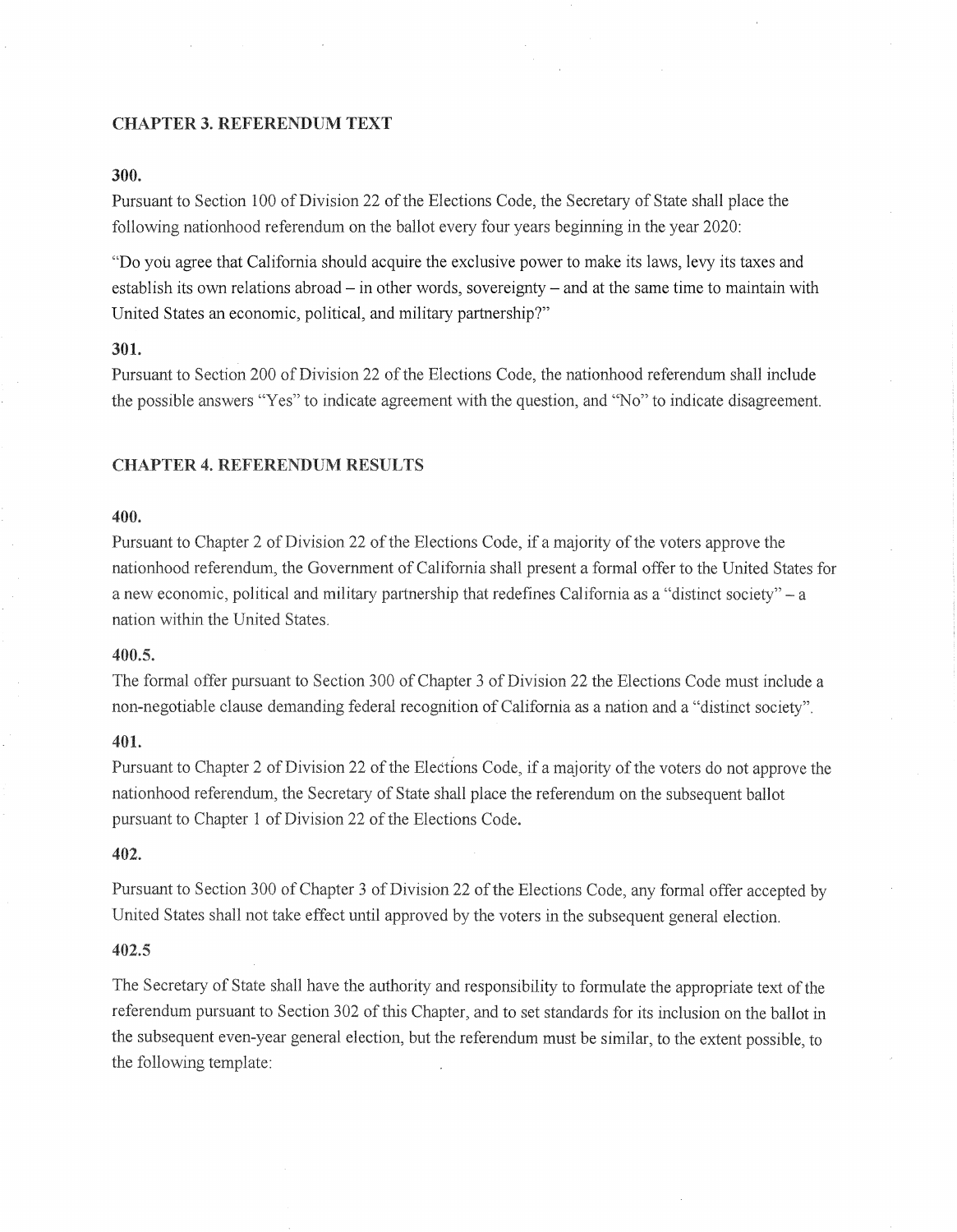**"Do you accept the terms of the agreement approved by the United States Government on (Month, Day, Year) that grants California the exclusive power to make its laws, levy its taxes and establish its own relations abroad - in other words, that grants California sovereignty - and at the same time to maintain with United States an economic, political, and military partnership?** 

## 403.

Pursuant to Chapter 2 of Division 22 of the Elections Code, if a majority of the voters approve the nationhood referendum, the Government of California in good faith presents a formal offer to the United States for a new economic, political and military partnership that redefines California as a "distinct society" – a nation within the United States, and the United States refuses to acknowledge, or otherwise fails to accept the formal offer, the Secretary of State, ipso facto, shall place the following referendum on the ballot in lieu of the nationhood referendum: "Should California be an independent country?"

#### 404.

Pursuant to Section 303 of Chapter 3 of Division 22 of the Elections Code, the independence referendum shall include the possible answers "Yes" to indicate a preference for independence, and "No" to indicate preference for continued statehood.

## 405.

Pursuant to Section 303 of Chapter 3 of Division 22 of the Elections Code, the California Government shall invite the United Nations to send election observers to monitor the independence referendum.

## **CHAPTER 5. INDEPENDENCE REFERENDUM RESULTS**

#### 500.

Pursuant to Chapter 3 of Division 22 of the Elections Code, if a majority of the voters approve the independence referendum, the Government of California shall establish a state commission to declare independence from the United

#### $501.$

Pursuant to Section 403 of Chapter 4 of Division 22 of the Elections Code, if a majority of the voters approve the independence referendum, the chief executive of California shall send a letter to the Secretary-General of the United Nations requesting admission to membership in the United Nations. The letter shall include, but is not limited to,  $(1)$  a reference to the date and results of the independence referendum, (2) a request for the letter to be submitted to the Security Council and General Assembly as soon as possible, and (3) the following declaration shall be signed and appended to the letter:

"In connection with the application for the Republic of California for membership in the United Nations, I have the honor, on behalf the Republic of California and in my capacity as the chief executive of the Republic, to solemnly declare that the Republic of California accepts the obligations contained in the Charter of the United Nations and undertakes to fulfill them."